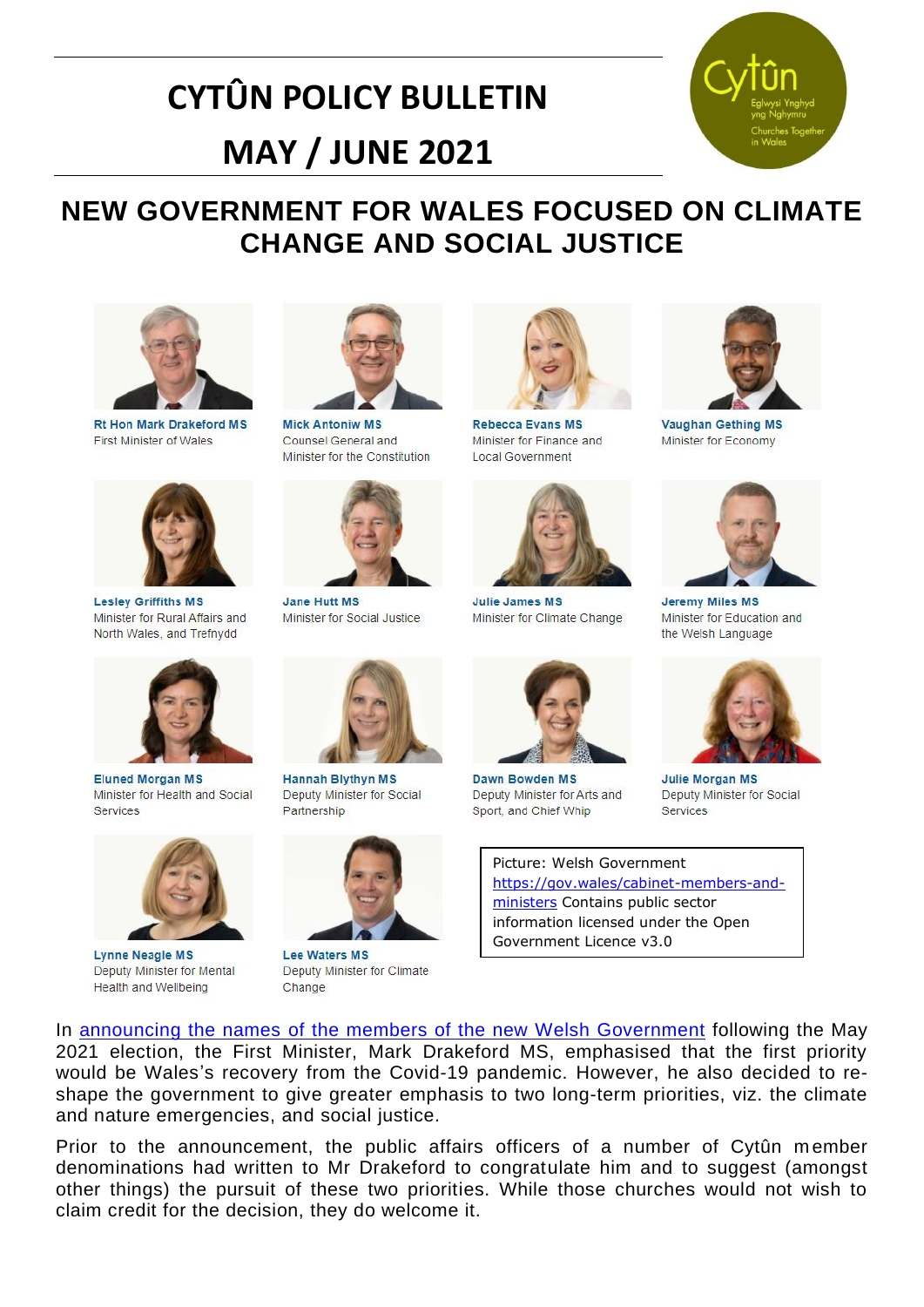The priority given to climate change and the biodiversity crisis is demonstrated by creating a completely new department in Welsh Government, bringing together areas of responsibility previously scattered across other departments. In brief, they are:

- Housing, infrastructure and planning
- Digital connectivity, urban regeneration and town centres, allotments and urban green infrastructure (Welsh Government has a target of 30% remote working post pandemic, with work hubs in smaller towns throughout Wales to reduce commuting into the big cities)
- Transport and active travel
- Marine and freshwater planning, biodiversity, conservation and licensing
- Land policy (although agriculture remains under the Minister for Rural Affairs)
- Energy policy (small and medium scale energy production and energy efficiency)
- Emission reduction targets and carbon budgets
- Natural Resources Management and forestry policy
- Mitigation and adaptation in relation to climate change, including water; land drainage; flood and coastal risk; and control of marine and air pollution
- Biodiversity policy, protection and management of wildlife
- Sustainable resource and waste management
- Local environment quality, including litter, fly-tipping, noise policy and regulation
- National Parks (but tourism remains part of the Economy portfolio)

The new Minister is Julie James MS with Lee Waters MS as Deputy Minister. Welsh Government will continue to be restricted by the devolution settlement, which reserves to Westminster decisions around large-scale energy generation, railway infrastructure, property rights and international trade – including the new trade agreements being negotiated post-Brexit – which means that some key policy levers are not under Welsh Government control.

The coming Senedd term will see bills being brought forward for [Agriculture,](https://gov.wales/agriculture-wales-bill) [Fisheries,](https://gov.wales/marine-and-fisheries-policies-wales-after-brexit) and [Environmental Principles and Governance,](https://gov.wales/environmental-principles-and-governance-wales-post-european-union-exit) to supersede the temporary powers for Welsh Ministers contained in Westminster's post-Brexit legislation on these topics (the Welsh legislation having been postponed due to Covid). A Clean Air Bill will also be introduced in 2022 following the recent [White Paper.](https://gov.wales/white-paper-clean-air-wales-bill)

The second area prioritised is Social Justice, with Jane Hutt MS as Minister and Hannah Blythyn MS as Deputy Minister. Their portfolio will include (in summary):

- Co-ordination of cross-cutting measures to promote prosperity and tackle poverty
- Digital and financial inclusion, including credit unions and the Community Bank of Wales
- Welfare Reform
- Wales and Africa programme
- EU Settlement Scheme
- Equality and Human Rights
- Co-ordination of issues relating to Gypsies, Roma and travellers, asylum-seekers, refugees and community cohesion
- Anti-slavery, domestic abuse, gender-based violence and sexual violence
- The voluntary sector and volunteering
- Justice, offending, prisons and the police (to the extent that they are devolved)
- Lead responsibility for monitoring Post Office and Royal Mail matters in Wales
- Relationship with the Older People's Commissioner for Wales, Children's Commissioner for Wales, and Future Generations Commissioner for Wales.
- [Social Partnership and Public Procurement Bill](https://gov.wales/draft-social-partnership-and-public-procurement-wales-bill)
- Living Wage and Fair Work

Cytûn will follow developments in these two new departments with great interest, and will be keen for the churches to have a voice. We will also monitor, on behalf of our member churches and organisations, legislation and policy in other areas, such as education (see p. 5) and the Welsh language; health and social care; and the arts and culture.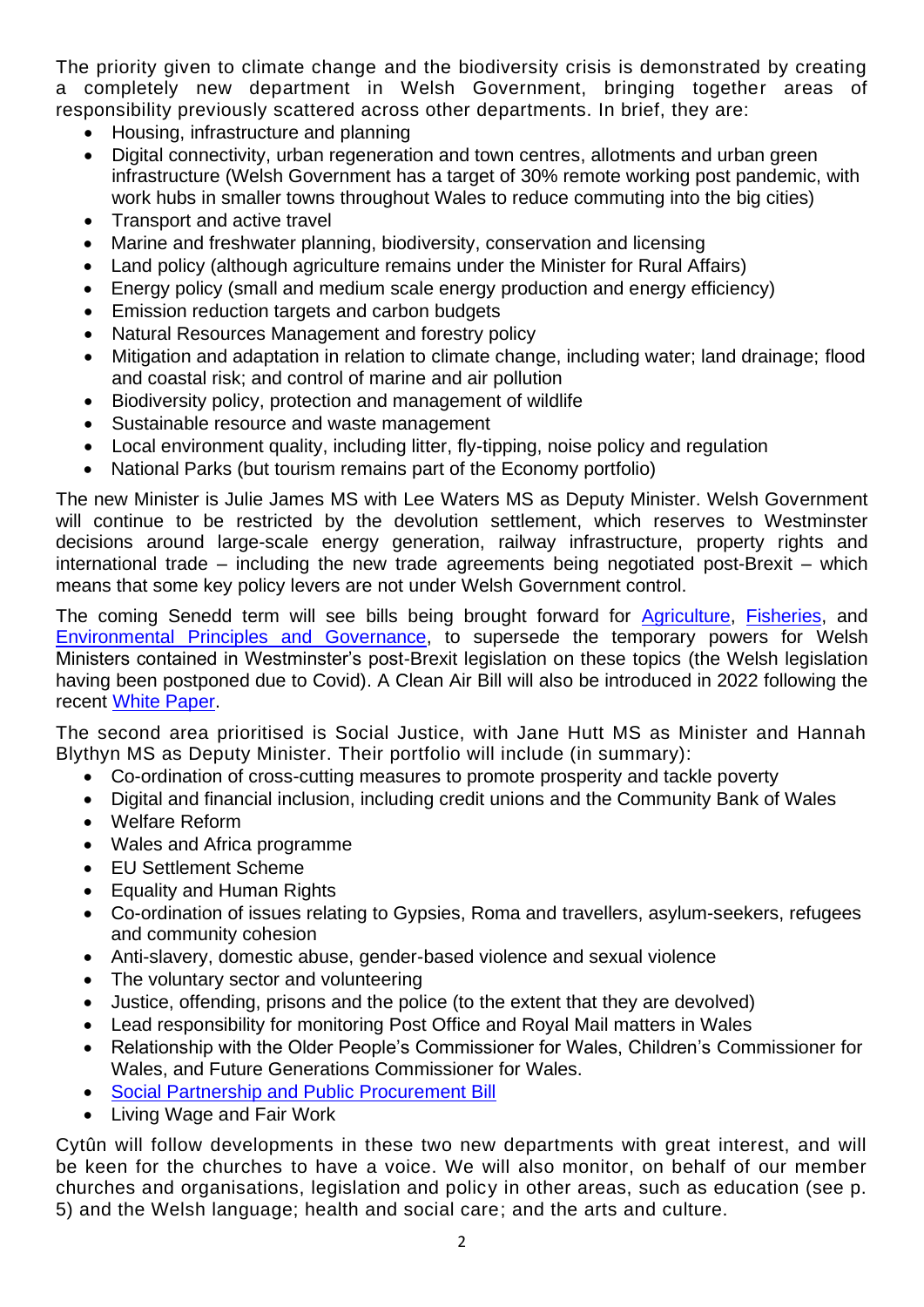### **WESTMINSTER GOVERNMENT'S NEW PROGRAMME**

It is unusual for the Welsh and UK governments to announce new programmes at the same time, but that happened following the Senedd election on May 6 and the [Queen's Speech](https://www.gov.uk/government/publications/queens-speech-2021-background-briefing-notes) at Westminster on May 11, On May 20, the UK Government announced its [Plan for Wales 2021.](https://www.gov.uk/government/news/uk-governments-plan-for-wales-2021)

The UK Government's programme shares with the Welsh Government's programme a priority on Covid-19 recovery and a commitment to tackling climate change - though the UK Government makes much less mention of the biodiversity crisis. *Plan for Wales 2021* emphasizes the UK Government's role in investing in industries that can help with decarbonisation and technological mitigation of the impact of climate change. The plan also refers to the work of the UK Government in other areas within its responsibilities, such as rail, Welsh language broadcasting (through S4C and the BBC), and the contribution of the defence industry to the Welsh economy.

Notably absent from the UK Government's programme is any reference to social justice. There is information about UK funds that are gradually replacing European Union funds that were previously spent in Wales, but the emphasis is on their role in boosting the economy, infrastructure and employability. The Cytûn Working Group on Wales and Europe received information about and discussed these funds at its meeting on May 24. Considerable concern was expressed at the lack of consultation with agencies currently in receipt of these grants (such as, amongst Cytûn members, the Salvation Army in particular) and also with the wider third sector and the Welsh Government. The UK Government intends to give local authorities a special role in applying for these funds, and individual Westminster MPs will also have an influence on the allocation, raising concerns about partisan influence on spending.

The Queen's Speech included a preview of a number of laws that will be introduced there that will be of interest to churches in Wales. These include:

- [Reform of the Mental Health Act,](https://www.gov.uk/government/consultations/reforming-the-mental-health-act/reforming-the-mental-health-act) both with regards to detention and to the treatment of people with autism and learning disabilities.
- Establishing the **Advanced Research and Invention Agency (ARIA)** for the promotion of technological research, amending the Government of Wales Act to ensure that it is responsible solely to the UK Government.
- Continuing the process of introducing new regulations following leaving the EU, introducing UK-wide arrangements for managing public subsidies for business, public procurement rules and recognizing professional qualifications. These all relate to devolved matters, and may test the competence of both Parliaments following the passing of the [UK Internal](https://research.senedd.wales/research-articles/internal-market-bill-becomes-law-how-has-the-act-changed/)  [Market Act 2020.](https://research.senedd.wales/research-articles/internal-market-bill-becomes-law-how-has-the-act-changed/)
- Introduce a bill to make it illegal to impede oil supplies (for example through protest), and continue the [Police, Crime, Sentencing and Courts Bill](https://bills.parliament.uk/bills/2839) which will (among many other things) give more powers to police to stop or limit protests affecting the public.
- Prevent public authorities (other than the UK Government) from introducing policies to boycott or disinvest from particular countries or industries.
- New legislation on [immigration to the UK,](https://www.gov.uk/government/consultations/new-plan-for-immigration) restricting the right to seek asylum for those who have travelled via other safe countries and restricting appeals following refusals.
- Bills to improve the [security of the individual online,](https://www.gov.uk/government/publications/draft-online-safety-bill) and protect the telecommunications [system](https://bills.parliament.uk/bills/2806) from external threats.
- [Leasehold reform](https://bills.parliament.uk/bills/2864) a longstanding bone of contention in Wales following a report by the [Law Commission.](https://www.lawcom.gov.uk/project/leasehold-enfranchisement/) There was a similar pledge in the Welsh Labour Manifesto for the Senedd, so the two pieces of legislation will need to be co-ordinated.
- A bill restricting the circumstances in which [judicial review](https://consult.justice.gov.uk/judicial-review-reform/judicial-review-proposals-for-reform/) of decisions by public authorities may be sought.
- A bill requiring the production of an identification document in order to vote, and a bill restoring the Prime Minister's ability to call a [Westminster General Election](https://bills.parliament.uk/bills/2859) without requiring a Parliamentary vote.

Cytûn will monitor these and other Westminster bills relevant to Wales on behalf of the churches.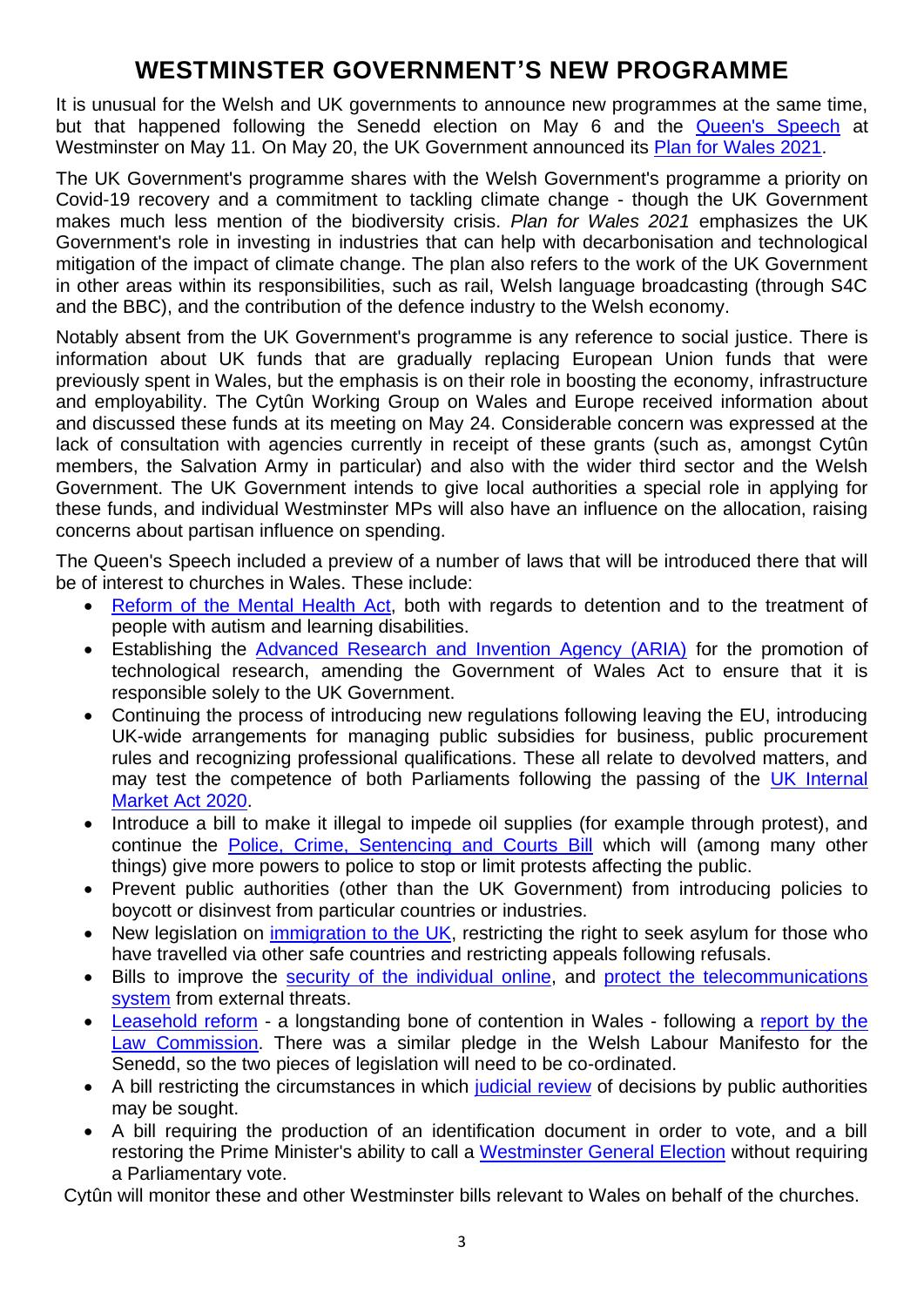# **Mavis Martin pioneers Anna Chaplaincy in Bridgend**



Mavis Martin has been commissioned as the new Anna Chaplain in Bridgend, and the first [Anna Chaplain](https://www.annachaplaincy.org.uk/) for the Pentecostal denomination, [The Assemblies of God,](https://www.aog.org.uk/) who have recently joined Cytûn.

Anna Chaplaincy provides a way of supporting older people emotionally and spiritually. Anna Chaplains are named after the widow, Anna, who appears with Simeon in Luke's gospel chapter 2;

both are good role models of faithful older people. Anna Chaplains are there for people of strong, little or no faith at all.

The Anna Chaplaincy Lead in Wales, the Revd Sally Rees, joined Mavis' family and well-wishers in the congregation at her local church, Emmanuel Christ Church, Bridgend (pictured right with Revd Hilary Pritchard, hospital chaplain, and pastor Vernon King).



'It was wonderful to be with Mavis Martin for her commissioning as

Anna Chaplain for Bridgend,' said Sally. 'She was commissioned by her pastor, Vernon King. I gave the address, preaching on Mark 12:42–44 – the story of the widow's mite.It was all a marvellous celebration of Anna Chaplaincy ministry. Her church family are very warm and supportive,' said Sally.

Mavis moved from Belfast to South Wales in 1972. She has always had a love and concern for those who are vulnerable and excluded from society in general. In recent years, having volunteered in the chaplaincy team in her local hospital, she developed 'an absolute passion for the elderly and especially those walking their journey with dementia. As a Dementia Champion God opened doors for me to visit care homes in Bridgend doing "craft & communion" sessions in addition to the Brain & Soul sessions with the hospital chaplain.' The chaplain introduced Mavis to Anna Chaplaincy. She finally began online training this year, with the support of her pastor and her local church, and is delighted to have been commissioned as Anna Chaplain in Bridgend.

'I believe that I am now in the perfect will of God for my life and that the most effective way of showing his love to our precious elderly generation is by serving them as an Anna Chaplain.'

#### **The Anna Chaplaincy Prayer**

Faithful God, you have promised in Christ to be with us to the end of time. Come close to those who have lived long and experienced much. Help them to continue to be faithful and, within the all-age kingdom of God, to find ways to go on giving and receiving your grace, day by day. For your glory and your kingdom. Amen

#### **New listening service for carers**

Carers Wales is launching a new, bilingual emotional support service for unpaid carers. The new telephone [Listening Support Service](https://www.carersuk.org/wales/help-and-advice/listening-support-service) will offer unpaid carers a chance to chat to someone who understands the challenges of caring. With many carers stating that during the pandemic they have felt "abandoned", "set adrift" and expected to "get on with it" with little or no support, this will offer a much-needed space for carers to take time out to talk to someone who understands.

Carers can register for the service online [here.](https://www.carersuk.org/wales/help-and-advice/listening-support-service) The trained callers will then make a series of phone calls to the carer, providing emotional support and a listening ear, to support the carer wherever they are in their caring journey.

The service has received Welsh Government funding to March 2023.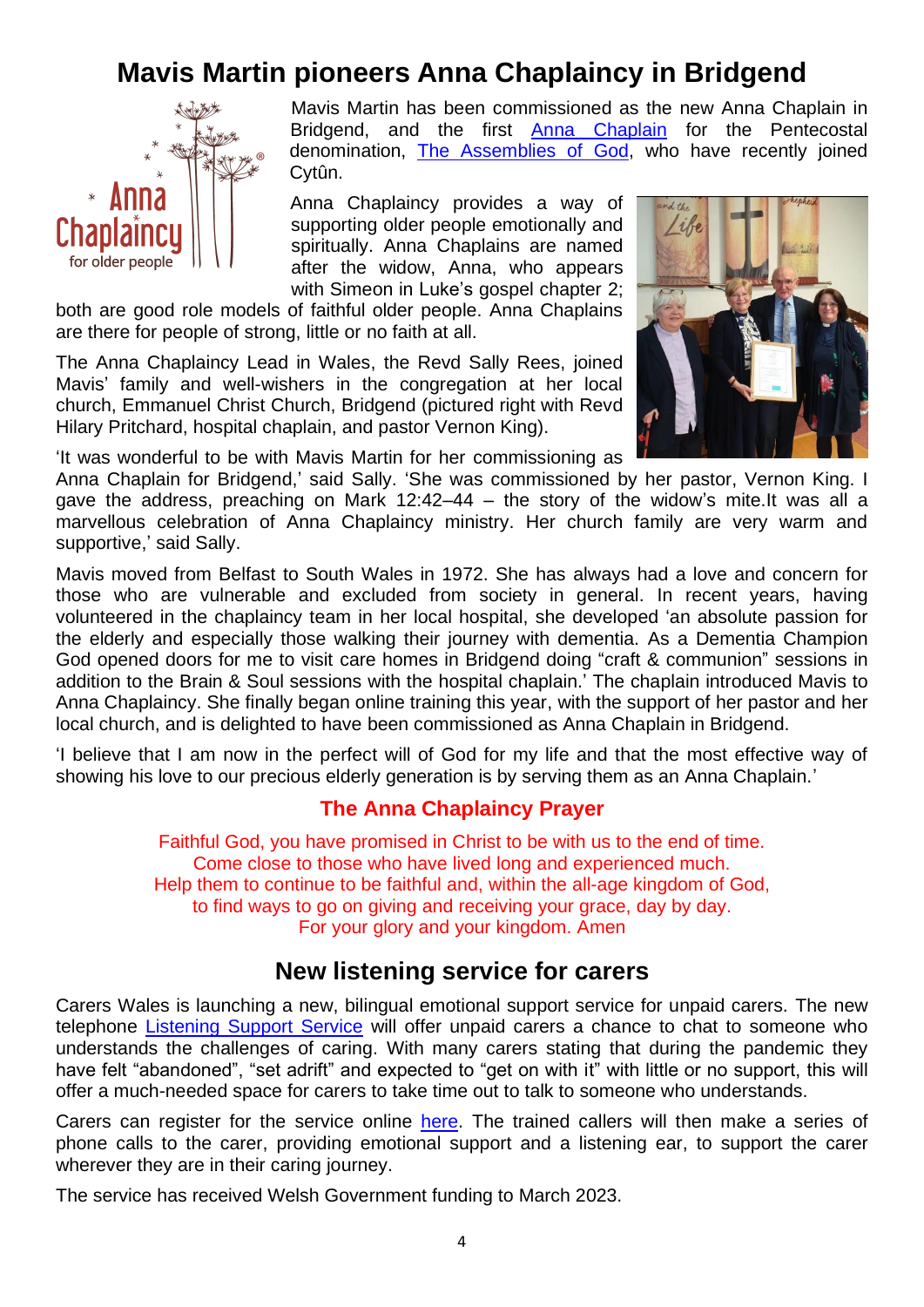### **CONSULTING AGAIN ON EDUCATION IN WALES**



With September 2022 - the start date for the new schools curriculum for all children up to year 7 in Wales - there is much work still to be done.

On May 21 the Welsh Government launched no fewer than [eight consultations](https://hwb.gov.wales/curriculum-for-wales/consultations-on-additional-curriculum-for-wales-guidance) about detailed guidance and codes needed to implement the curriculum. Two of the eight areas are ones with which Cytûn and our member churches and organisations have been closely involved over the last few years.

The draft guidance for planning and teaching

[Religion, Values and Ethics](https://gov.wales/guidance-design-and-delivery-mandatory-religion-values-and-ethics-rve) guides teachers on how to approach the teaching of Christianity (recognized in the [Curriculum and Assessment \(Wales\) Act](https://business.senedd.wales/mgIssueHistoryHome.aspx?IId=28836) as the principal religious tradition in Wales), other religions and non-religious convictions (such as humanism). In future, this will be done not only in specific lessons, but as part of a much more coherent curriculum, devised by each local school based on the syllabus of Religion, Values and Ethics adopted by the county's Agreed Syllabus Conference. That Conference includes representatives of the local education authority, teachers and religious and philosophical groups on the basis of their local strength.

We very much welcome the quidance on offering children "rich experiences" within this subject, and the first two suggestions for such experiences are:

- *engage with religious and non-religious local communities, in ways that learners will enjoy and remember*
- *engage in role play and participate in, or observe, activities such as celebrations or reenactments* (p. 21 of the consultation document)

This offers churches (and other religions and movements) a unique opportunity to engage with their local schools to offer support and facilities for nurturing such experiences.

The draft code and guidance for [Relationships and Sexuality Education](https://gov.wales/curriculum-wales-guidance-and-code-relationships-and-sexuality-education-rse) offer guidelines on how to teach these sensitive topics. Again, this will happen not only in lessons dedicated to the subject, but across the curriculum. It is pleasing to see in this draft some references to the importance of religious beliefs and communities in forming understanding in these areas, and to the importance of nurturing mutual respect and a willingness to understand different beliefs.

The other six consultations relate to:

- Educating very young children through play before reaching the formal curriculum
- A curriculum for private nursery settings
- Careers and work related experiences
- Draft Progression Code
- A code for What Matters Statements the core statements for each area of the curriculum
- Cross-curricular skills frameworks (numeracy, literacy, digital competence)

During the passage of the Curriculum and Assessment Bill (which became the Act) through the Senedd, Cytûn worked closely with our member churches and organisations to bring about a number of changes. These included:

• Ensuring that non-religious belief groups did not have a disproportionate voice on Statutory Advisory Councils for Religious Education or in the Agreed Syllabus Conferences

• Recognising the status of the Trust Deeds of church schools in guiding their Religion, Values and Ethics curriculum

• Ensuring ongoing consultation with religious groups when formulating the curriculum.

Cytûn's member churches and organisations will no doubt wish to study these drafts carefully and respond to them by the deadline of **16 July 2021**, and individuals - including children, parents and members of the public - can also express their views.